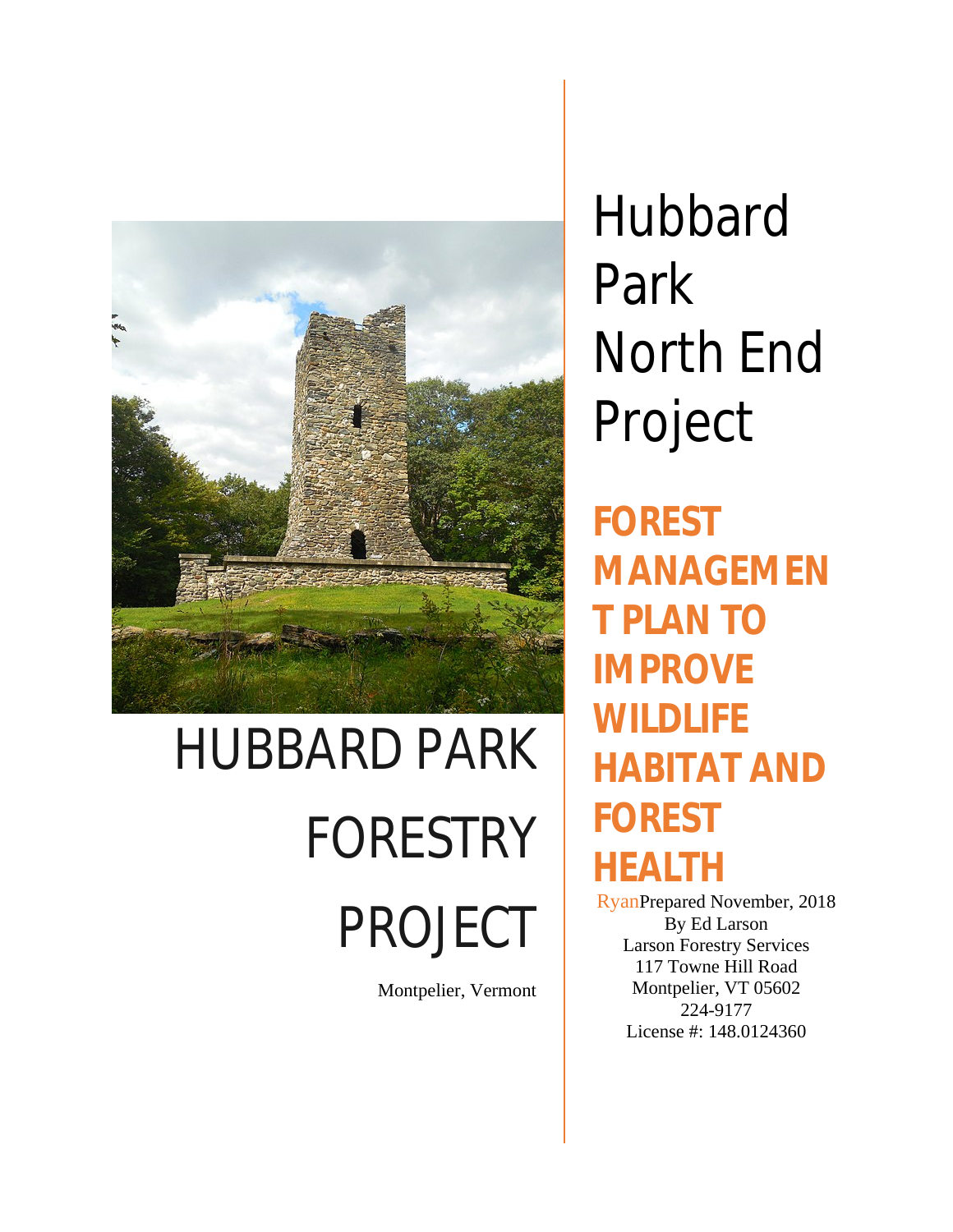

| <b>Stand 1 Mixed Wood</b>     | 10 Acres |
|-------------------------------|----------|
|                               |          |
| Stand 2 No. Hardwood 10 Acres |          |
|                               |          |
| Stand 3 Mixed Wood            | 4 Acres  |
|                               |          |
| Project North End             | 24 Acres |

# Phase one of a wildlife enhancement and forest harvest project:

- Delineate and Inventory the forest stands to be affected with guidance by the park staff.
- Formulate a report and presentation on the current condition of the delineated stands and define the need for a forestry operation. In other words, generate a forest management plan for a portion of the park.
- Include an estimate of the value of the timber and a range of revenue that may be obtained when implementing a prescription.
- Describe the format for precuring a logging contractor and implementing the operation.
- Meet with Staff and Park Commission to deliver the report for discussion and action.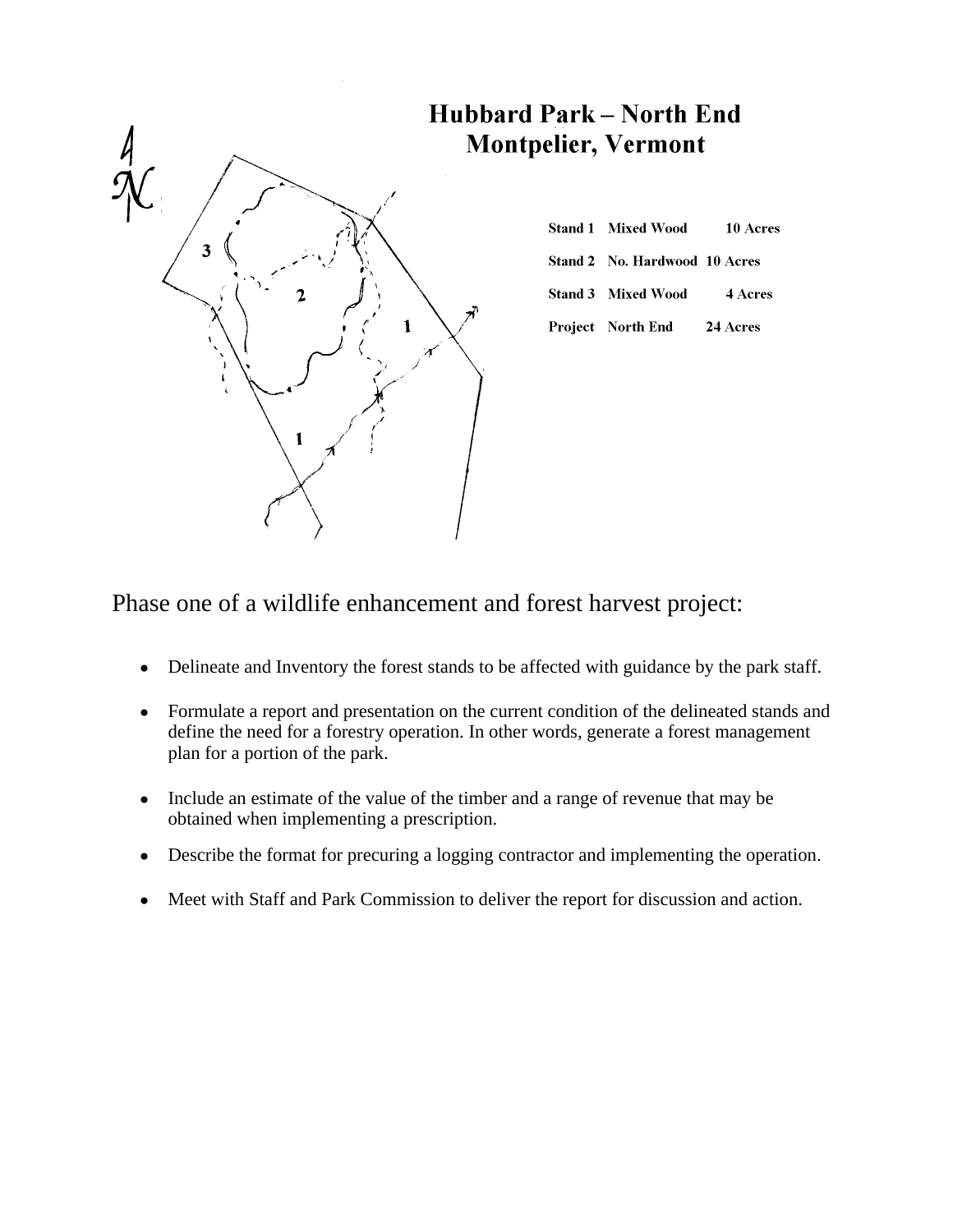# **Stand 1- Mixed Wood 10 Acres**

This stand is located along the Eastern property line along the lower elevations of the property. It is a mature, fully stocked mixed wood stand. Based on sampling data collection, the stand is dominated (63% of the basal area) with eastern hemlock. Associated tree species include sugar maple (16%), red maple (11%), white ash (5%) and yellow birch (5%). Smaller numbers ( 2% and less) includes white pine, eastern hop horn beam, black cherry and American beech. White pine trees are found in a small cluster concentrated in the north end of the stand nearby the trail end to the stump dump. White ash is also found in some concentrated pockets in a couple areas of the stand. Yellow birch pockets are found with mostly smaller sapling (stems 2-4" diameters) and pole size stems (diameters 4-8" DBH). Species mix is more evenly allocated among the trees with smaller pole size diameters. Stem diameter distribution include 16% pole sized (stems 4- 8"), 49% small sawlog (stems 10-14") and 35% large sawlog sizes (16" and larger stem diameters). Stocking is considered over-stocked or crowded. Tree crowding reduces growth rates, suppresses smaller trees beneath the upper canopy and depresses regeneration.

Timber quality is fair to good with relatively tall and straight stems on most of the trees. Hemlock stems display average timber quality, larger diameters are showing some signs of ring shake (a defect that reduces value and in many cases volume). White ash stems are of fair to good timber quality. White pine trees are all larger trees towering in the overstory with straight good timber quality. Beech are all showing advance stages of the beech scale disease and are in rapid decline. Red and Sugar maple trees are generally average in tree vigor and stem quality for sawtimber.

Regeneration is sparse to non-existent in crowded areas. Some more adequate numbers of seedlings and well-established saplings are found in small more open areas. Tree species include yellow birch, beech, red maple, hemlock, striped maple and red spruce. Yellow birch trees display excellent future potential for high quality timber.

Access to this stand is mostly easy from the stump dump as it is the stand nearest the trail head. The terrain is sloped, facing east, steep in most areas with some ledge areas found throughout the stand. Equipment maneuverability should not be too difficult in most areas.

#### **Stand Data**

Acres 10 Site Class II **Site Class Determination** site index: Eastern Hemlock - 58 **Forest Type Hemlock– Mixed wood Age Class Determination Even aged Major Species Hemlock, Sugar Maple, Red maple, Yellow Birch Stocking Level Fully stocked Condition Fair M.S.D 13.8" Stand History/Age Stand is mature, perhaps more than 130 years old. There are no signs of any recent logging activity. Basal Area / Acre 163 Acceptable Growing Stock B.A. / Acre 155 Sampling Data: 5 plots with #10 prism Advanced Regeneration Varied - sparse to adequate in openings Regeneration Sampling Data: 5- 1/100 acre plots**

**Desired Diameter 18-26" Volume / Acre 7-9 MBF**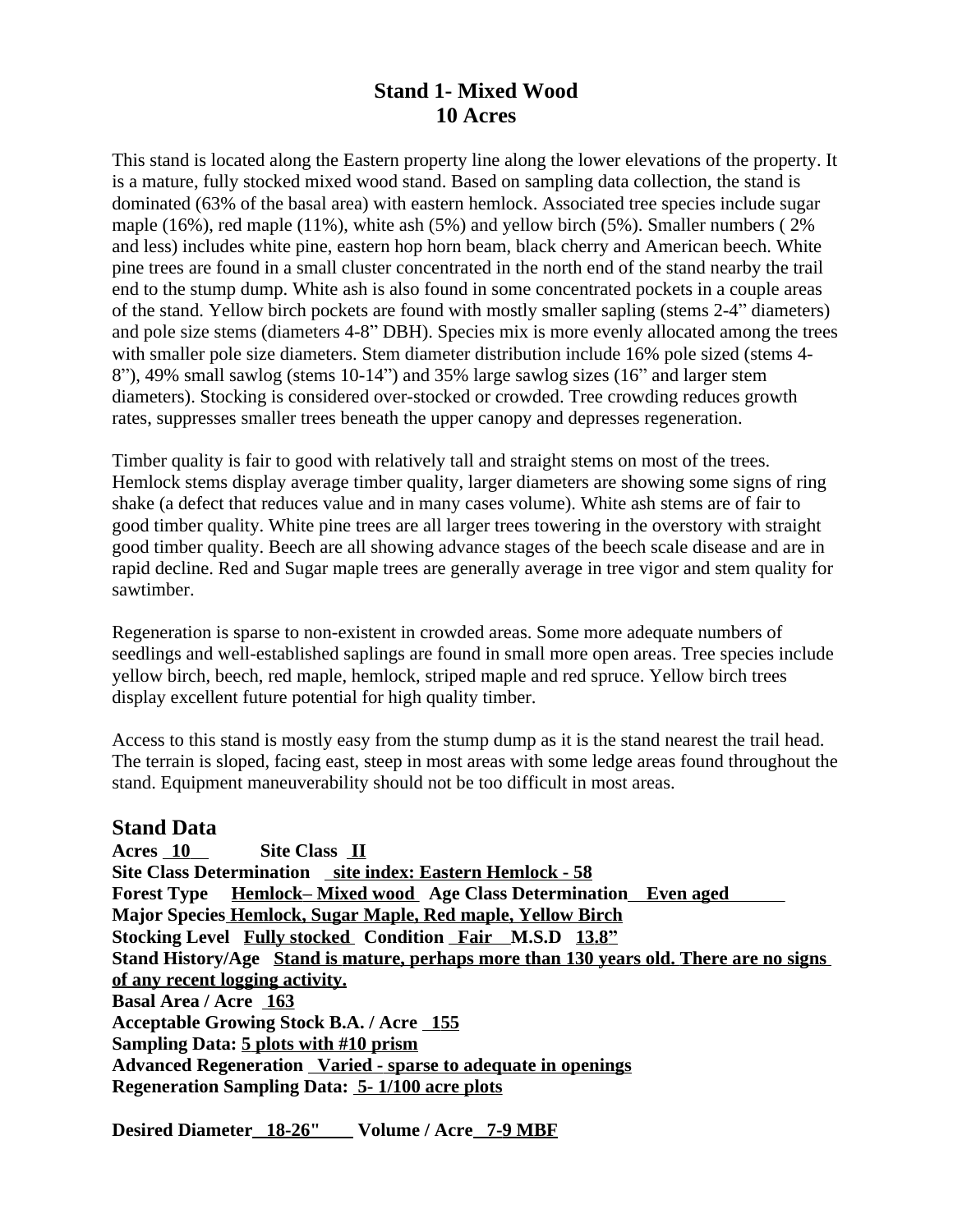#### **Even / Uneven Aged: even Rotation Age: 130-150 Years**



#### **Prescription:**

The primary goal for this stand is to maintain and enhance habitat for native wildlife species. This area is also a mapped deer yard established by the state Fish and Wildlife Dept. The following recommended treatment is intended to provide adequate cover for deer wintering and create new regeneration plots for food and edge habitat, desired by most all native wildlife species. A thinning in many portions would restore vigor to remaining trees and stimulate regeneration. Using single tree and small group selection methods, harvest in a range from 20- 33% of the trees. Areas with mostly hemlock trees will be mostly left alone to maintain a closed canopy for winter cover. Some hardwood trees may be removed from hemlock pockets to restore vigor in remaining hemlock trees. Areas with ash and maple concentrations will be thinned more aggressively to stimulate regeneration and enhance growth on trees with sapling and small pole stems. Harvest trees shading and competing with yellow birch that are found in concentrated pockets to release them and enhance vigorous growth. Create 2-3 small openings that are not larger than the average height of the dominant trees. (50-70 foot diameters). Leave standing trees of good stem quality for timber and with good seed potential. Residual stocking should remain no lower than 80 sq. ft. per acre in areas with mostly hardwood tree species and 100 Sq. Ft. per acre in areas dominated with softwood trees.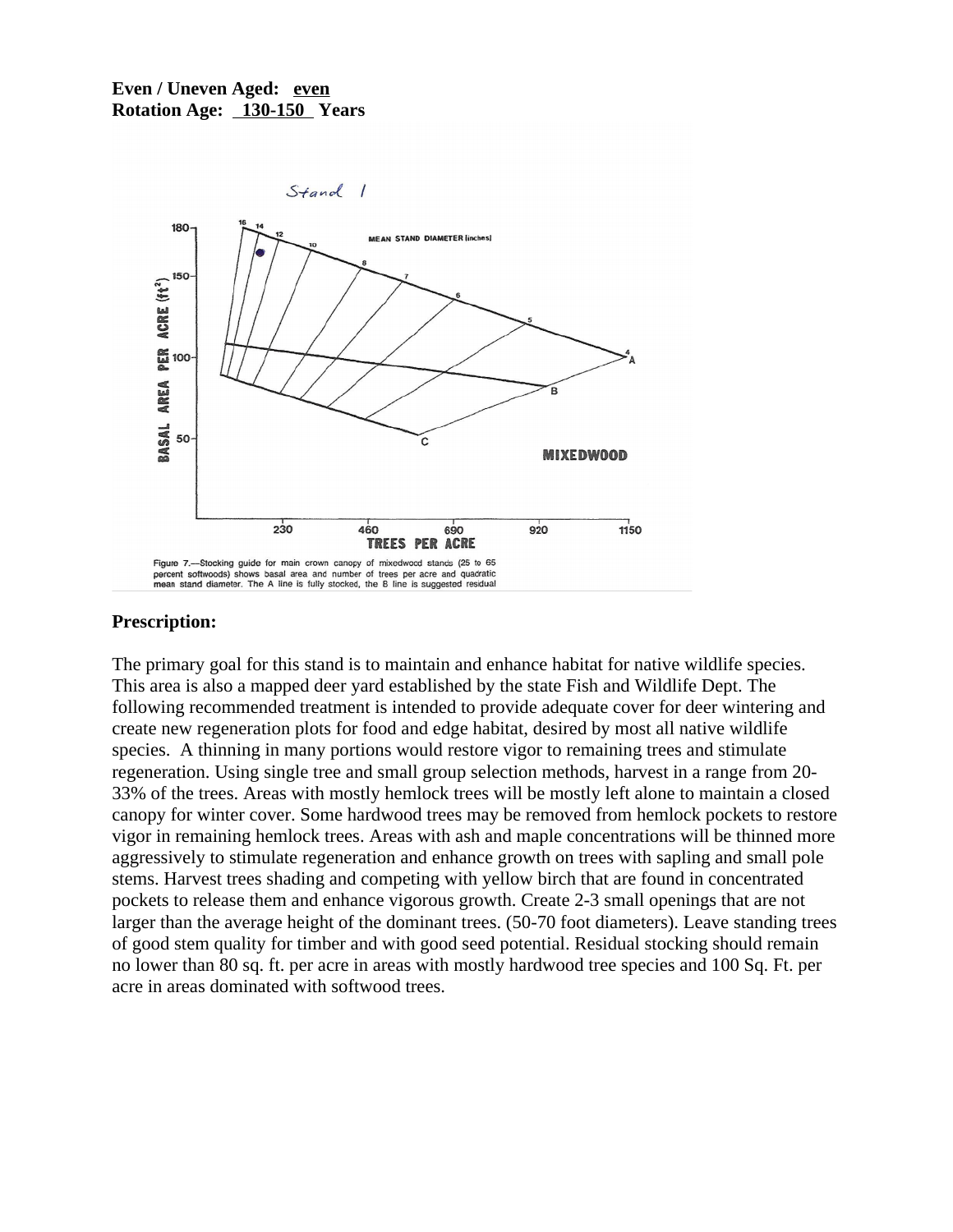# **Stand 2 - Northern Hardwood 10 Acres**

This stand is located in the center of the project area on sloped, ledge filled land. It is a mature northern hardwood stand. Dominant trees species include sugar maple (47%), white ash (24%), red maple (17%). Associated tree species include hemlock (9%), yellow birch (3%) and 2% or less of large tooth and small tooth aspen, white birch, beech and eastern hop horn beam. Among the smaller trees with pole size stems, sugar maple is most prevalent with 61% of the trees counted. Tree species distribution is fairly widespread with no highly visible concentrations of a specific tree species in any one area of the stand. Stem diameter distribution include 24% with pole sized stems, 45% small sawlog and 31% large sawlog stem sizes. Stocking is considered over-stocked affecting vigor and regeneration. Some blow downs have occurred due to weakened vigor on some mature trees in more vulnerable situations. White ash is most vulnerable to wind throw due to their position in the overstory.

Sawtimber quality is generally good to very good. Sugar maple trees display average stem quality and tree heights. Many show signs of past attacks by a sugar maple borer insect that attacks pole size trees at about 4 feet off the ground causing a defect that can remain a defect throughout the life of the tree. White ash are generally the tallest trees in the stand dominating the overstory in most areas. Stems are generally straight and free of defects and of very high value. Red maple are generally sound straight and display fair to good quality timber potential. Yellow birch is also showing good quality stems for timber. White birch, aspen are mostly overmature and in decline. Hemlock has fair to good stems for timber. Beech is in decline due to the beech scale disease.

Regeneration is spotty, sparse in most areas. Small numbers of seedlings are found consisting mostly of beech, yellow birch, red maple, sugar maple and white ash. Fewer numbers of white pine, red spruce and black cherry seedlings are found near the edges of the stand. Most sapling sized trees are suppressed in the understory.

The walking trail passes through the northern portion of the stand. The terrain is sloped, steep in most portions with a few level areas found in a step type mode. Soils are fertile but shallow in most places due to the amount of ledge found throughout the stand. Access is not difficult from the stump dump. Equipment maneuverability will be challenged limiting the type of operation that would be best suited for this property.

#### **Stand Data**

**Acres 10 Site Class II Site Class Determination Site Index: White Ash -70 Forest Type Northern Hardwood Age Class Determination Even Aged Major Species Sugar Maple, Red Maple, White Ash Stocking Level Full Condition Fair to Good M.S.D 12.7" Stand History/Age Stand is about 80 years old. Some cutting took place about 25-30 years ago.** Basal Area / Acre 138 Acceptable Growing Stock B.A. / Acre 125 **Sampling Data: 10 plots with #10 prism Advanced Regeneration Varied, mostly sparse Regeneration Sampling Data: 8- 1/100 acre plots**

Desired Diameter\_20-24" Volume / Acre 5-7 MBF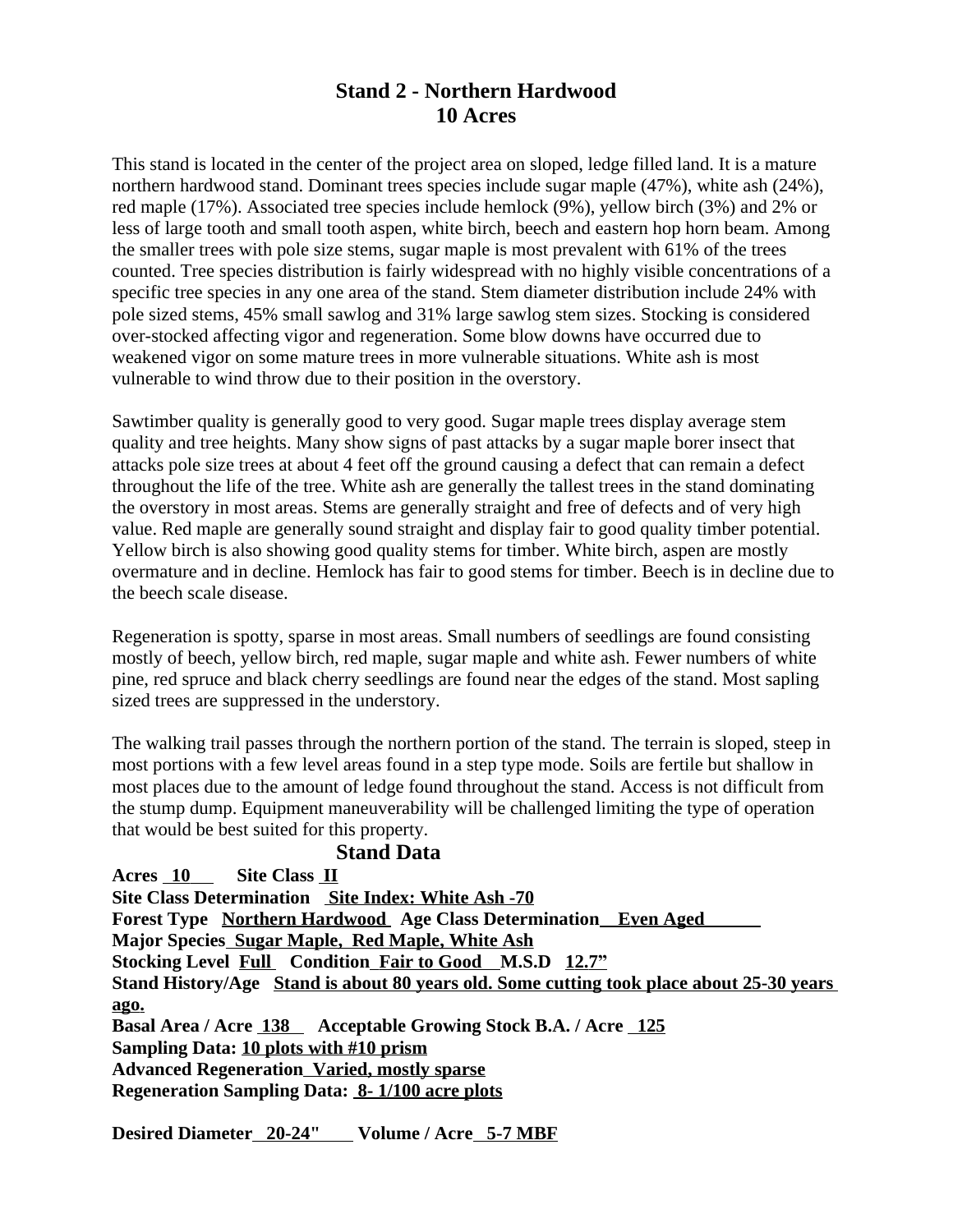**Even / Uneven Aged: uneven Cutting Cycle: 30-40 Years**



**Prescription - Stand 2:**

Wildlife will generally use this stand primarily as a food supply. To enhance food sources, a thinning is needed to reduce crowding, promote vigor on remaining trees and stimulate regeneration. White ash trees are mostly fully mature and occupy the overstory. The ash trees are beginning to show decline and some blowdowns have occurred recently. Using single tree selection method, remove mature ash and overmature white birch and aspen trees. Remove other tree species when needed in areas to reduce crowding and improve spacing for optimum growth. Leave standing, most maples, cherry, yellow birch and some beech that display enough vigor to survive the Beech Scale Disease for several more years. A few ash trees will remain standing to provide seed for ash regeneration. Reduce stocking by no more than 30% to a Basal Area of 85- 90 square feet per acre.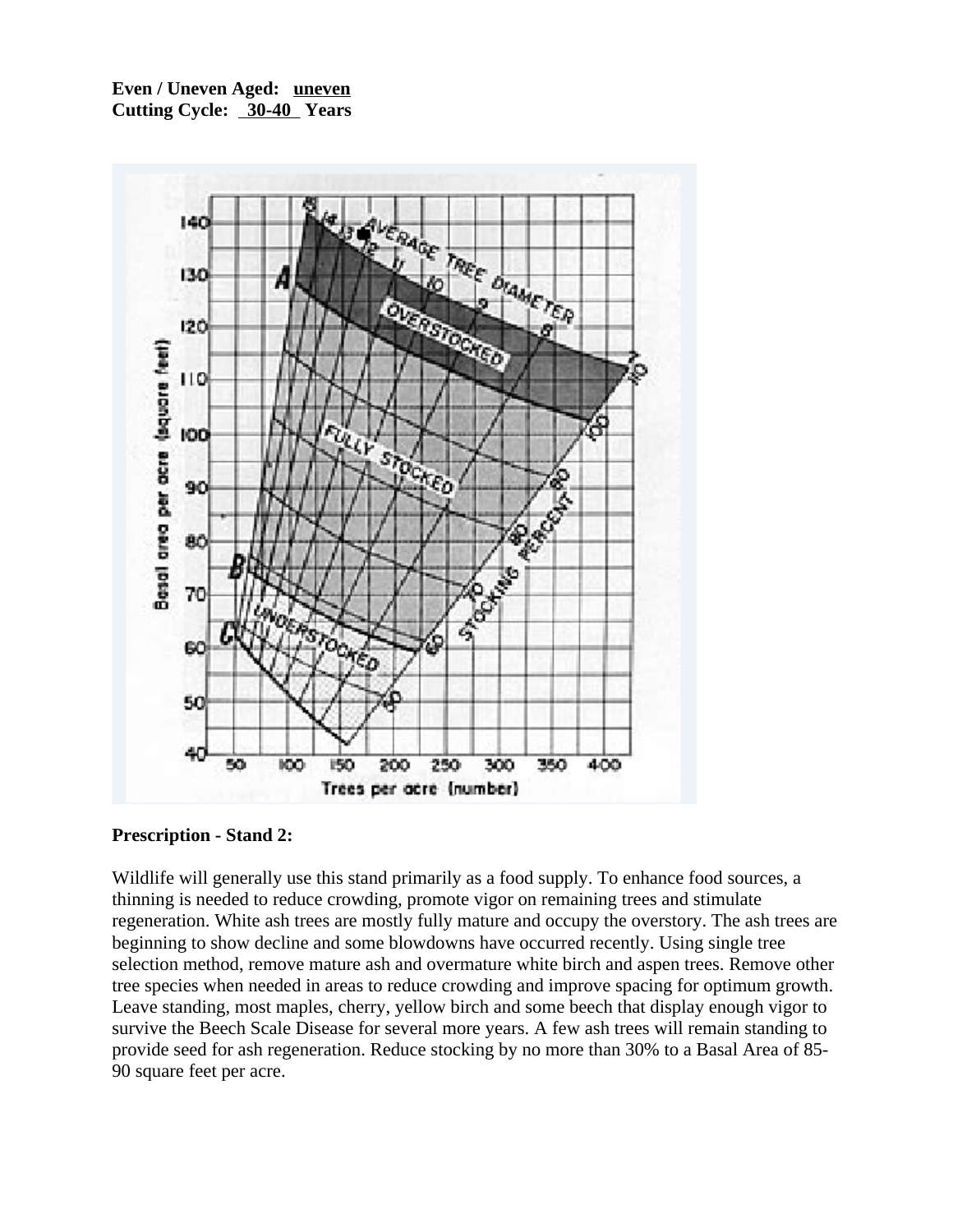# Stand 3 – Mixed Wood 4 Acres

This stand is located along the north and eastern sides of the parcel in the highest elevation of the project area. It is a mixed wood stand of mature softwood and hardwood tree species. Dominant tree species include hemlock (45%), yellow birch (23%), beech (13%), red maple (10%) and sugar maple (6%) of the number of trees based on basal area sample plots. Associated tree species include a few balsam fir, red spruce and eastern hop horn beam trees. Species dispersal is fairly consistent throughout the stand. Stem diameter distribution include 26% with pole sized stems, 51% small sawlog and 21% large sawlog stem sizes. Stocking is considered over-stocked affecting vigor and regeneration.

Trees with sawlog sized stems display fair to good timber quality. Many pole sized stems show very good timber quality potential. Beech scale disease is advanced and most beech trees are in decline. Hemlock, yellow birch and red maple trees generally have stems with good timber quality. The entire stand is very crowded and trees are showing signs of stress. Live crown ratios are shrinking causing loss of vigor, crowns begin to shrink with increasing amount of dead wood is found in tree tops. Currently the crown is 95-100% closed causing little to sunlight onto the forest floor and into lower portions of the stand.

Regeneration is sparse, almost non-existent. A few beech, red maple and hemlock seedlings are found in very small pockets in a couple areas. No invasive shrubs were noticed during the field survey. A few saplings, mostly beech are suppressed in the understory.

The terrain in this stand is more moderate and contains less ledge than stands 1 and 2. Access can be found from stand 2 and the neighboring parcel to the north.

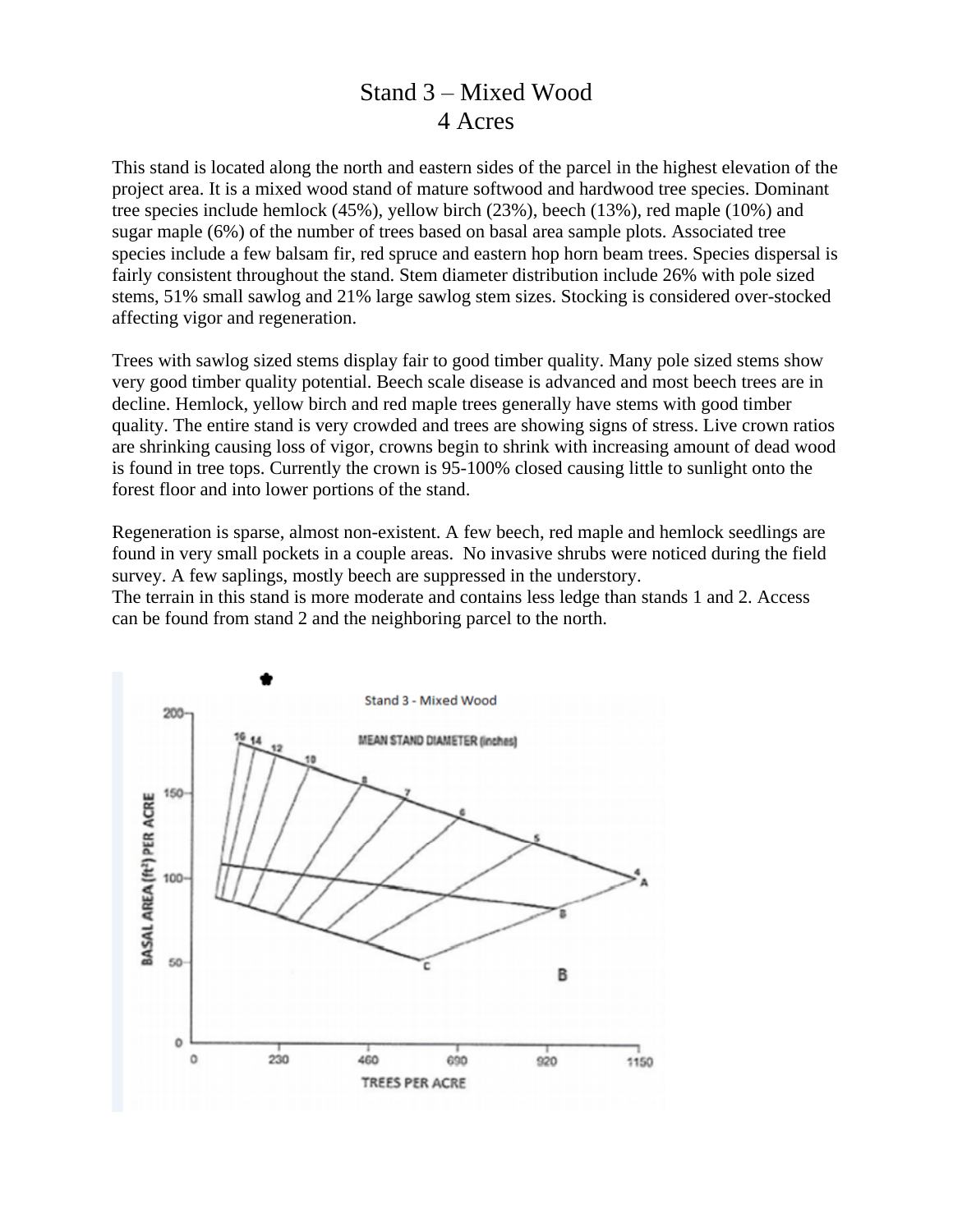#### **Prescription:**

The primary goal for this stand is to maintain and enhance habitat for native wildlife species. This area is also a mapped deer yard established by the state Fish and Wildlife Dept. The following recommended treatment is intended to provide adequate cover for deer wintering and create new regeneration plots for food and edge habitat, desired by most all native wildlife species. A thinning in many portions would restore vigor to remaining trees and stimulate regeneration. Using single tree and small group selection methods, harvest in a range from 20- 33% of the trees. Lighter thinning can be done in the area containing mostly hemlock trees to reduce over-crowding and attempt to regenerate more hemlock trees. In these hemlock areas, do not open the canopy more than half the height of the dominant trees to maintain enough shade for hemlock to grow and to continue to serve as a deer wintering area. Areas with ash and maple concentrations will be thinned more aggressively to stimulate regeneration and enhance growth on trees with sapling and small pole stems. Leave standing trees of good stem quality for timber and with good seed potential. Residual stocking should remain no lower than 80 sq. ft. per acre in areas with mostly hardwood tree species and 120 Sq. Ft. per acre in areas dominated with softwood trees.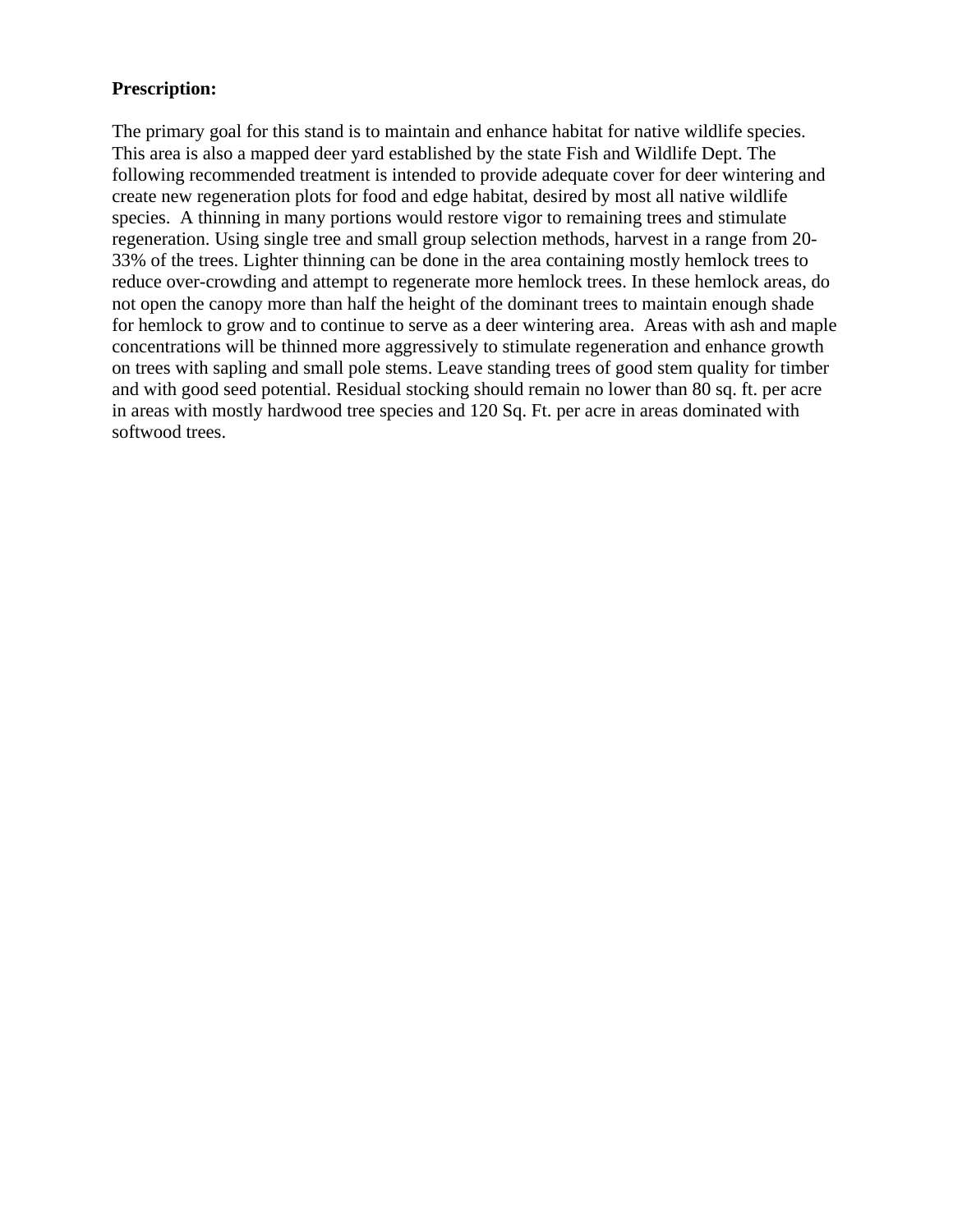## **Vista improvements at the Tower**

Assistant Director Alec Ellsworth and I visited the tower site to explore how the scenic vistas from the tower could be enhanced. Many trees on all sides are at full height and are blocking some very desirable views. The challenge here is the fact that the State of Vermont owns the forested lands on three sides of the tower. The park owned portion is only on the north side and has full control over no more than a third of the trees that are blocking views.

For the park side there is a very large red oak tree front and center in the viewshed and if removed would open up a very large area to view mountains and the countryside to the north and west. This oak tree, however, is also a very attractive tree in it of itself, so should we remove one attractive site for another? It was suggested that if we removed enough of the smaller trees near to and surrounding the oak tree, a view of the countryside can be seen and showcased by the oak tree. Once a decision is made on the oak tree, Ed Larson can survey the forested area the north and northwest and northeast areas and identify and mark trees to be removed to reduce the number of trees impeded the viewshed. The park staff can remove the trees on a schedule that it finds suitable.

The portions of the viewshed towards the south, southeast and southwest are impeded by trees on state owned land. Two stands closest to the tower include a fairly large pocket of over mature red pine trees. The red pine trees are found mostly to the west and south blocking a fair amount of the view towards the mad river valley. These trees are tall, but have spindly tops with a live crown ratio of below 15%. These trees are quickly losing vigor, are in decline and blow downs will increase. The second stand is located east of the red pine block views of land surrounding National Life. It is a hardwood mix dominated with poor quality black cherry trees. Many of the cherry trees have up to 90% dead wood and are in rapid decline, again blow downs will accelerate of left alone. Removing most of the trees in these two stands will enhance the views on much of the state-owned land. That land is also the forested backdrop for the Vermont Statehouse. It is desirable to maintain the forested backdrop for the unique and popular appeal of the statehouse. Looking across at the Statehouse from National Life campus, it is not easy to see the red pine or cherry trees at the top of the hill behind the Statehouse. If those trees were removed, the view of the Statehouse and the forested backdrop will not be negatively impacted.

Contact was made with the Commissioner of Building and Grounds, responsible for the Capitol Complex grounds. Coincidently, the City of Montpelier, with Tree Warden John Snell met with BGS to discuss the Emerald Ash Borer and seeking a method to mitigate damage to the forest surrounding the Statehouse. This meeting included the Commissioner of Forests, Parks and Recreation who appointed one of his foresters David Wilcox to survey the forested area and come up with a plan. After a discussion with Mr. Wilcox, it was agreed that the needs of the state to mitigate ash damage and the Park's desire to improve a vista by removing over mature red pine and black cherry could and should be done simultaneously. After Wilcox completes the field survey, we can meet again to discuss the concept in more detail. At that time, Park staff can coordinate with the state on a harvest plan for this area.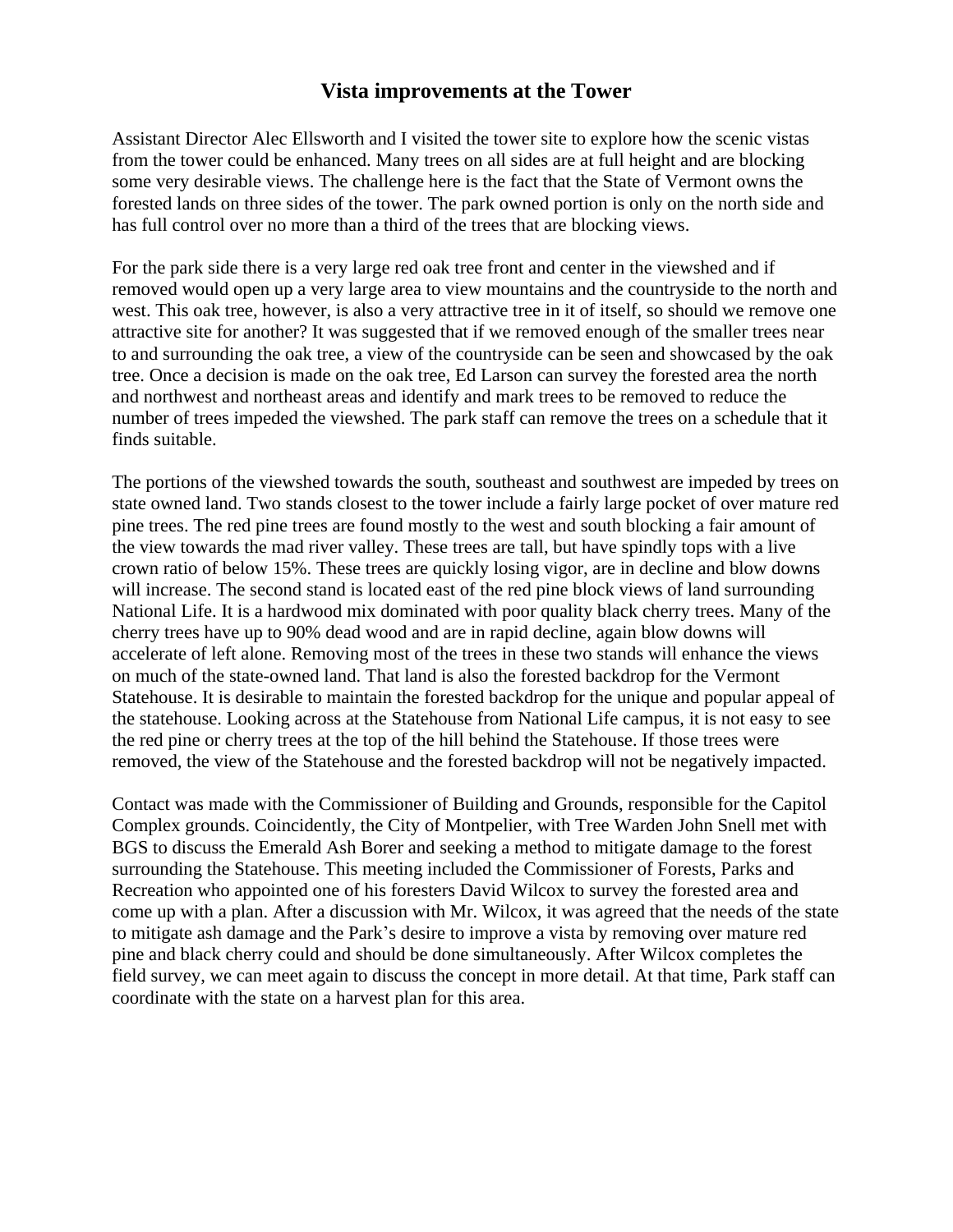## **Summary**

All three stands in the project area would benefit from prescribed treatments described in this plan. Careful thinning will improve the health and vigor of the trees and enhance habitat conditions for all forms of wildlife that use and visit these stands.

This project may be performed either with staff or by contract with a commercial logging contractor. It is a large project for staff and a small to medium operation to a commercial logger depending on the type of equipment the logging contractor uses. Due to terrain constraints and access limitations, this project it would be a better fit for an operator using a smaller cable skidder and felling is done by hand. The process for placing the project out to bid for an outside logging contractor involves a few steps and is subject to any city procurement or contracting policies. Steps include:

- Mark trees for harvest and the boundaries of the harvest site
- Create an Invitation to bid including a map, copy of the plan and a summary description of what is being cut and specific conditions that will be included in a contract.
- Send invitation to an approved list of reputable logging businesses with a deadline for closing bid acceptance.
- Set a couple dates for interested logging contractors to view the site and ask questions, or set up a by appointment system.
- Accept bids for what the contractor is willing to pay for the trees and describe their operation.
- Determine best bid (not always highest bid) and engage in a contract with the contractor awarded the contract or reject all bids and start again.
- Contract includes detailed information on expectations contained in the terms of the agreement, most are also described in the invitation to bid.
- Prepare site for the project such as signage for visitors and a diversion of walking trails to avoid the harvest site.
- Oversee operation to confirm compliance to terms and conditions of the contract and collect revenues on regular intervals.
- Upon completion of the operation, inspect site to assure the project is properly closed, water quality is protected, roads and trails are reasonably restored and all proceeds are collected.

Portions of the existing walking trail will likely be used as a skid row because the terrain conditions. Depending on weather conditions, it is expected that this operation could be completed in 12 weeks or less.

The next step involves full review from staff and a discussion with the Commission on how and when to move forward. This involves both the wildlife enhancement project in the north end and the work that could be performed around the tower to enhance views.

## Volume and Value of a Harvest

Based on prescriptions in this plan, a rough estimate is found below of the volumes and value of a harvest in these three stands. Much depends on which trees are selected for harvest and the quality of the sawlogs. This estimate is based on current market conditions which can fluctuate greatly depending on supply and demand factors. The ash, white pine and sugar maple trees are